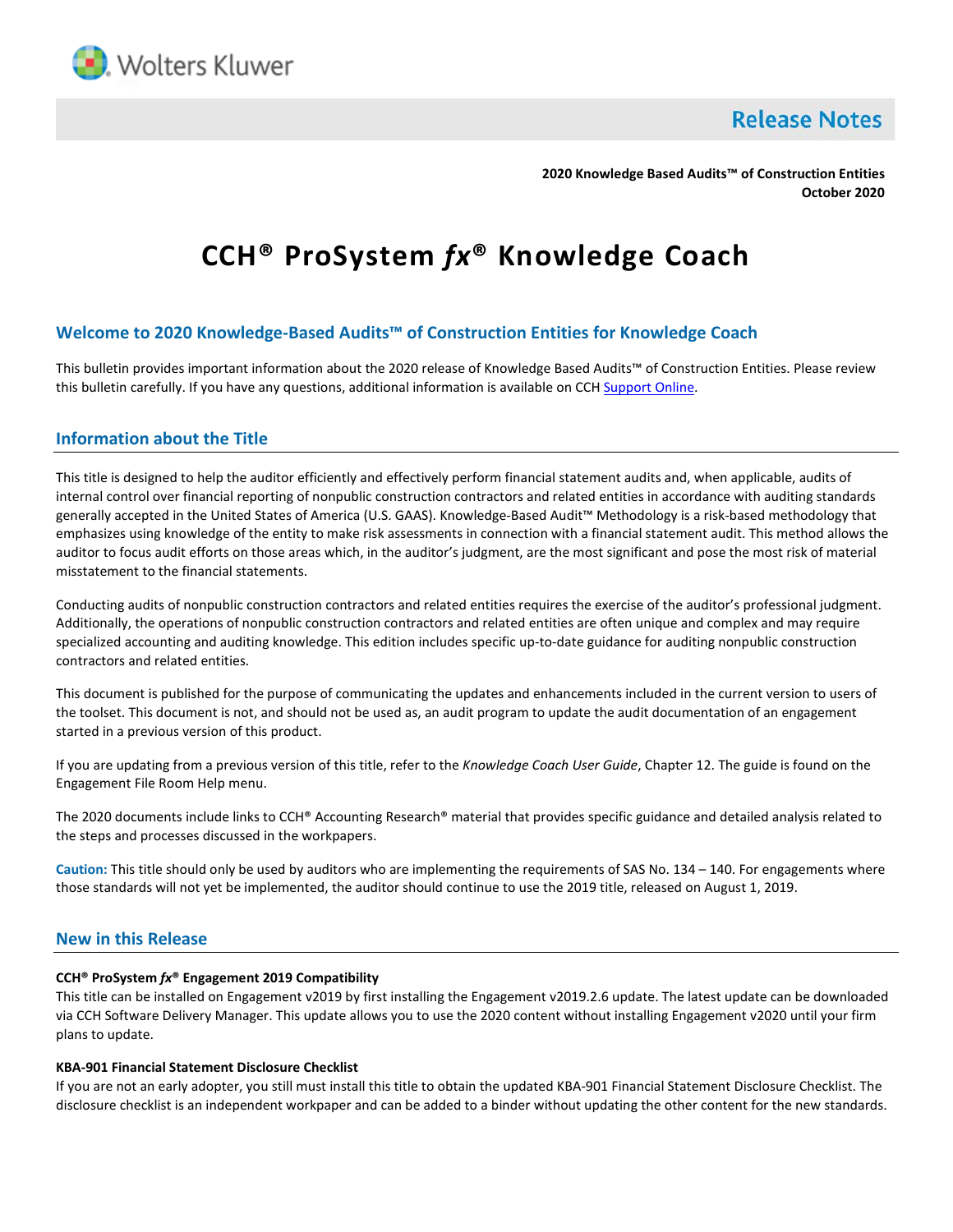After installing, if you choose not to release the title, there are three options for inserting the updated disclosure checklist into a binder:

**Note:** Each of these options requires a staff member or group to have the right "Insert Workpapers from Unreleased Titles," which can be assigned in the ADMIN module. The staff with this right are noted as "select staff members" in the options below.

- Select staff members can insert the updated checklist and delete the existing checklist from the binder. The new checklist will not include any of the prior responses. However, the user can refer to the checklist in the prior year binder and copy/paste any relevant information.
- Select staff members can use the Update Knowledge Coach Content feature to update to the 2020 checklist. To do this, first check in all workpapers except KBA-901 Financial Statement Disclosures Checklists to avoid accidentally updating other workpapers. Then, right-click on KBA-901 in the binder and select **Update Knowledge Coach Content > Update Selected Knowledge Coach Workpapers** to update only the disclosure checklist to the 2020 version. This option retains responses from the prior year other than the tailoring questions (table of contents).

**Note**: If other forms are accidently updated, the changes cannot be undone.

• Select staff members can create a binder template with just the updated disclosure checklist. Then, other staff members can copy and paste the disclosure checklist from the template into the client engagement binders. The new checklist will not include any of the prior responses. However, the user can refer to the checklist in the prior year binder and copy/paste any relevant information.

#### **2020 Edition of Knowledge-Based Audits of Construction Entities**

This edition features numerous enhancements, including:

- Updating function of KBA-901 for a new, streamlined approach to tailoring.
- Adding a new tailoring question, "Is the auditor engaged to report on Key Audit Matters?" to AUD-100 that flows out to multiple forms to show/hide steps. Please review KCO-003 Answer Effects for the Engagement-Level Tailoring Questions Workpaper to view the functionality of this new tailoring question.
- Adding new columns to document "Key Audit Matters" in KBA-102. These new columns will show/hide based on the new tailoring question in AUD-100.
- Adding new default answers in KBA-103 for columns 13, 14, and 15 based on answers in column 12.
- Adding sorting to the "Communication of Internal Control Deficiencies" table in KBA-103. Deficiencies that flow to this table now are automatically sorted based on the text in the Deficiency No. column in the first table.
- Modifying the answer floatie in the conclusion section of KBA-303 from "No" to "No Inconsistencies Noted."
- Adding a new default answer in Column 7, "CR" in KBA-502. If a user selects "Yes" to one of the questions below in AUD 100 and selects "No" in Column 5 of KBA 502, "Controls Selected for Testing of Operating Effectiveness," then CR will default to "Max."
	- Has the auditor been engaged to perform an integrated audit (i.e., an audit of internal control over financial reporting that is integrated with the audit of financial statements)?
	- Does the auditor intend to test the operating effectiveness of internal controls over financial reporting?
- Adding columns to KBA-503 for relevant assertions and inherent risk assessment that will flow from KBA-502. Also changing functioning so that user selects which audit areas to flow from KBA-502.
- Modifying the header in the second column of, "Section I: Risk Assessment Procedures and Related Activities" to now read, "Does the Factor Exist Yes/No" to avoid confusion on how this column should be documented.
- Removing colons from workpaper names so that the user may publish or save forms outside of engagement without receiving the error message for an invalid character.
- Enhancing instructions and procedures throughout the toolset to improve workflow.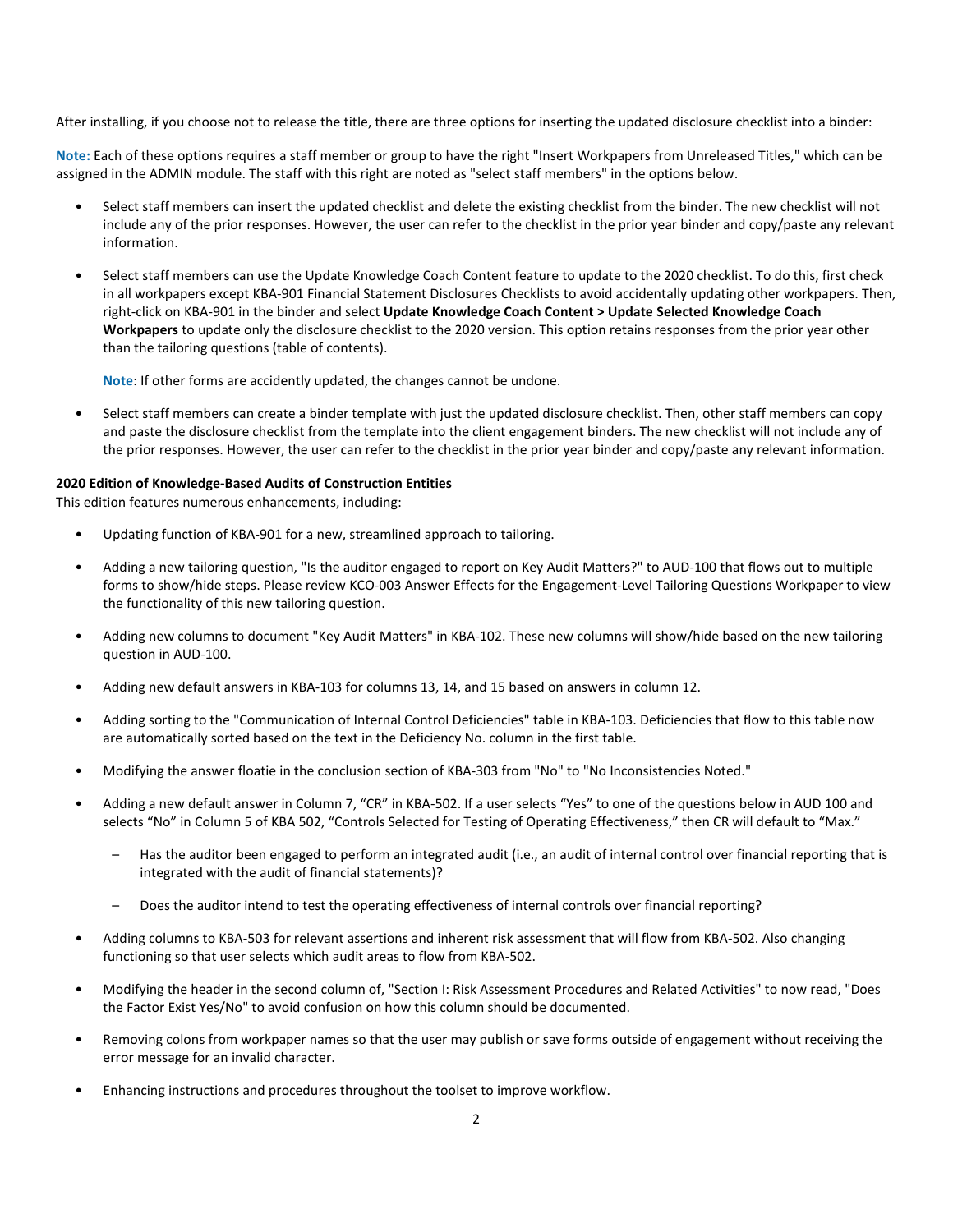- Adding new AUDs, CORs, and RESs as follows:
	- AID-847 Analysis of Service Auditor Report
	- COR-907 Communication to Entity with Significant Deficiencies and/or Material Weaknesses: Review of Interim Financial Information
	- RPT-0904A Unmodified Opinion: Emphasis-of-Matter Paragraph Related to Going Concern: Substantial Doubt has Been Alleviated
	- RPT-0960 Unmodified Opinion: Includes Key Audit Matters, Emphasis-of-Matter and Other-Matter Paragraphs
	- RES-032 Implementing New Accounting Principles
	- RES-033 Determining and Communicating Key Audit Matters (KAMs) Decision Tree

[Click here](http://support.cch.com/updates/KnowledgeCoach/pdf/guides_tab/2020%20Construction%20Entities%20Title%20Overview%20for%20Knowledge%20Coach%20Users.pdf) for the 2020 Audits of Construction Entities Title Overview for Knowledge Coach Users.

In addition, forms and practice aids throughout have been updated to include new examples and tips, and, where applicable, to consider new literature, standards, and developments reflected in the following current audit and accounting guidance:

- FASB Accounting Standards Codification™ as of June 30, 2020, through Accounting Standards Update No. 2020-05
- AICPA Statement on Auditing Standards (SAS) No. 134, Auditor Reporting and Amendments, Including Amendments Addressing Disclosures in the Audit of Financial Statements
- SAS No. 135, Omnibus Statement on Auditing Standards 2019
- SAS No. 137, The Auditor's Responsibilities Relating to Other Information Included in Annual Reports
- SAS No. 138, Amendments to the Description of the Concept of Materiality
- SAS No. 139, Amendments to AU-C Sections 800, 805, and 810 to Incorporate Auditor Reporting Changes From SAS No. 134
- SAS No. 140, Amendments to AU-C Sections 725, 730, 930, 935, and 940 to Incorporate Auditor Reporting Changes From SAS Nos. 134 and 137
- AICPA Ethics Interpretation, Information System Services (ET sec.1.295.145)
- AU-C 930, Interim Financial Information
- AU-C 940, An Audit of Internal Control Over Financial Reporting That Is Integrated With an Audit of Financial Statements

## **Best Practices**

- Save changes to workpapers before closing the workpaper or the binder to ensure data is correctly updated.
- If Microsoft® Word crashes when using Knowledge Coach, before closing the binder, use the **Save Knowledge Coach Answers** option in the binder view under the Tools menu. This saves all the data within tables.
- You can view other Knowledge Coach Best Practices on ou[r Web](https://support.cch.com/kb/solution/000034942/sw34947) site.

## **License Requirements**

This title requires the Knowledge-Based Audits of Construction Entities license. Users who do not have a license for this title cannot use Knowledge Coach functionality in workpapers.